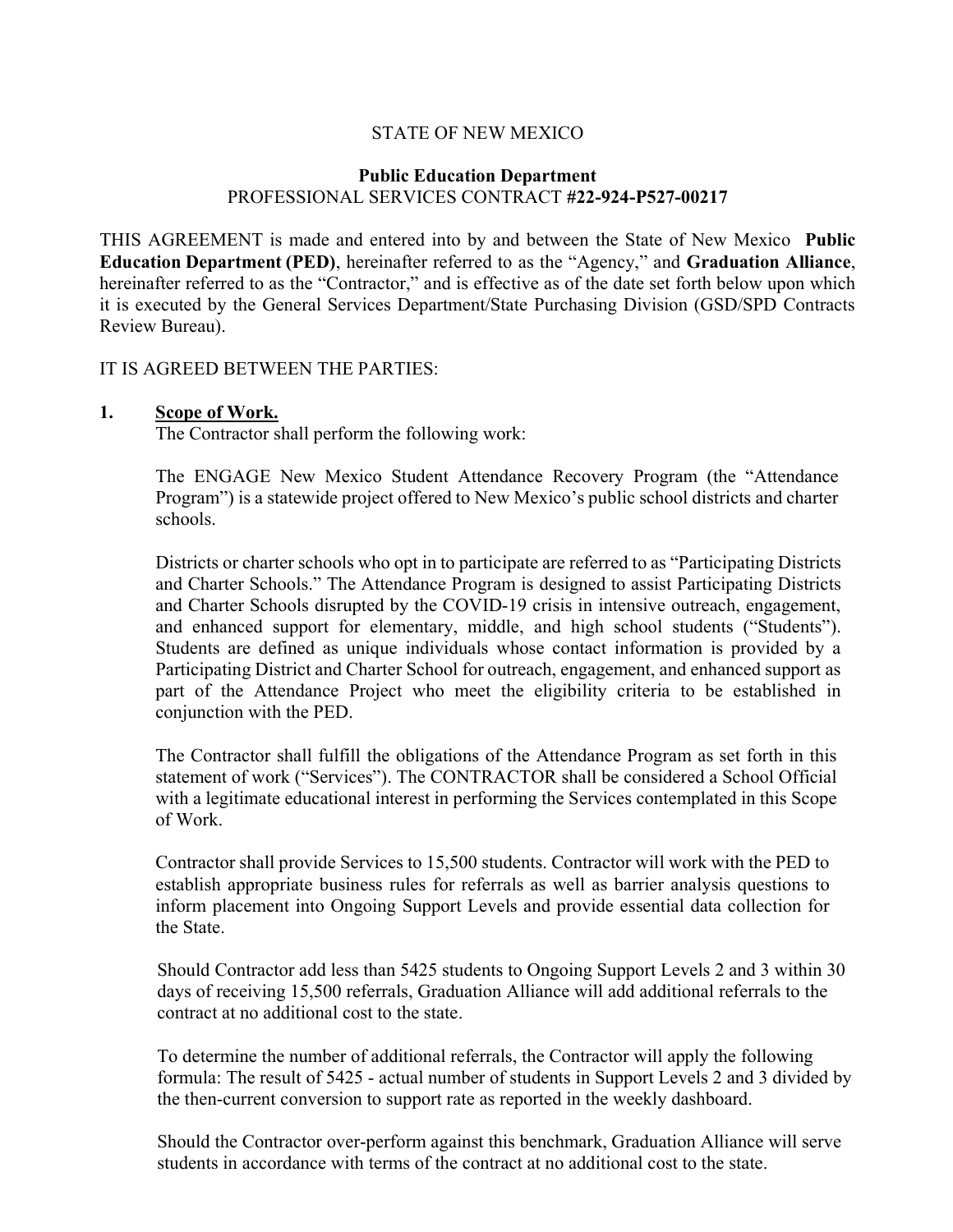The Contractor shall provide coaching support for K-5 students directly to parents or guardians. With appropriate permission from parents or guardians, Contractor shall provide coaching support for K-5 students directly to caregivers to ensure they have the tools needed to support younger students in their education.

As with the current program, families that opt in will be asked to self-identify barriers to participation based on a uniform set of questions developed by the CONTRACTOR in coordination with the PED. Based on families' answers, those families will be placed in one of three RTI-type Ongoing Support Levels: general, targeted, and intensive.

Contractor's coaches shall work with families throughout the school year to develop an individualized plan for implementing learning time and for support solving problems when they arise such as technical access, connection to the teacher, resources for additional support, and other similar supports.

Contractor's coaches shall work with families in mitigating social emotional barriers such as access to healthcare/behavioral health and referrals for local and state resources. Coaches shall be available from 7 am to 7 pm Mountain Time, and bilingual (Spanish) coaches will be assigned to support families as appropriate.

Contractor shall support the PED in developing an outreach and communication strategy for public school districts and charter schools to inform them about the Attendance Program and provide them with the ability and instructions in order to opt in or otherwise benefit from this expansion.

Contractor shall develop the outreach plan and present its recommendations to the PED for review, modification, and approval prior to deployment. The outreach plan may include written communication to public school district and charter school leadership; creation and publishing of an informational website and/or landing page; development of materials that can be shared during webinars or virtual meetings; and a general Frequently Asked Questions for the Attendance Program targeted at parents, students, and public school districts; and ongoing technical assistance and support for Participating Districts and Charter Schools.

Once the PED has approved the outreach plan, Contractor shall, in coordination with the PED, deploy the Outreach Plan and implement its various elements. Additional LEA outreach and notification activities may be undertaken by Contractor in consultation with and with the approval of PED.

In order for Contractor to provide its Services under the Attendance Program, Participating Districts and Charter Schools must supply certain information, as available, to Contractor about Students.

Individuals whom the Participating Districts and Charter Schools may submit as Students under the Attendance Program must be in accordance with the published eligibility requirements to be agreed upon with the PED.

Additional lists of Students may include referrals of individuals who were previously engaged but who are not regularly attending or making progress in their courses.

Contractor shall collaborate with PED to provide templates and multiple methods for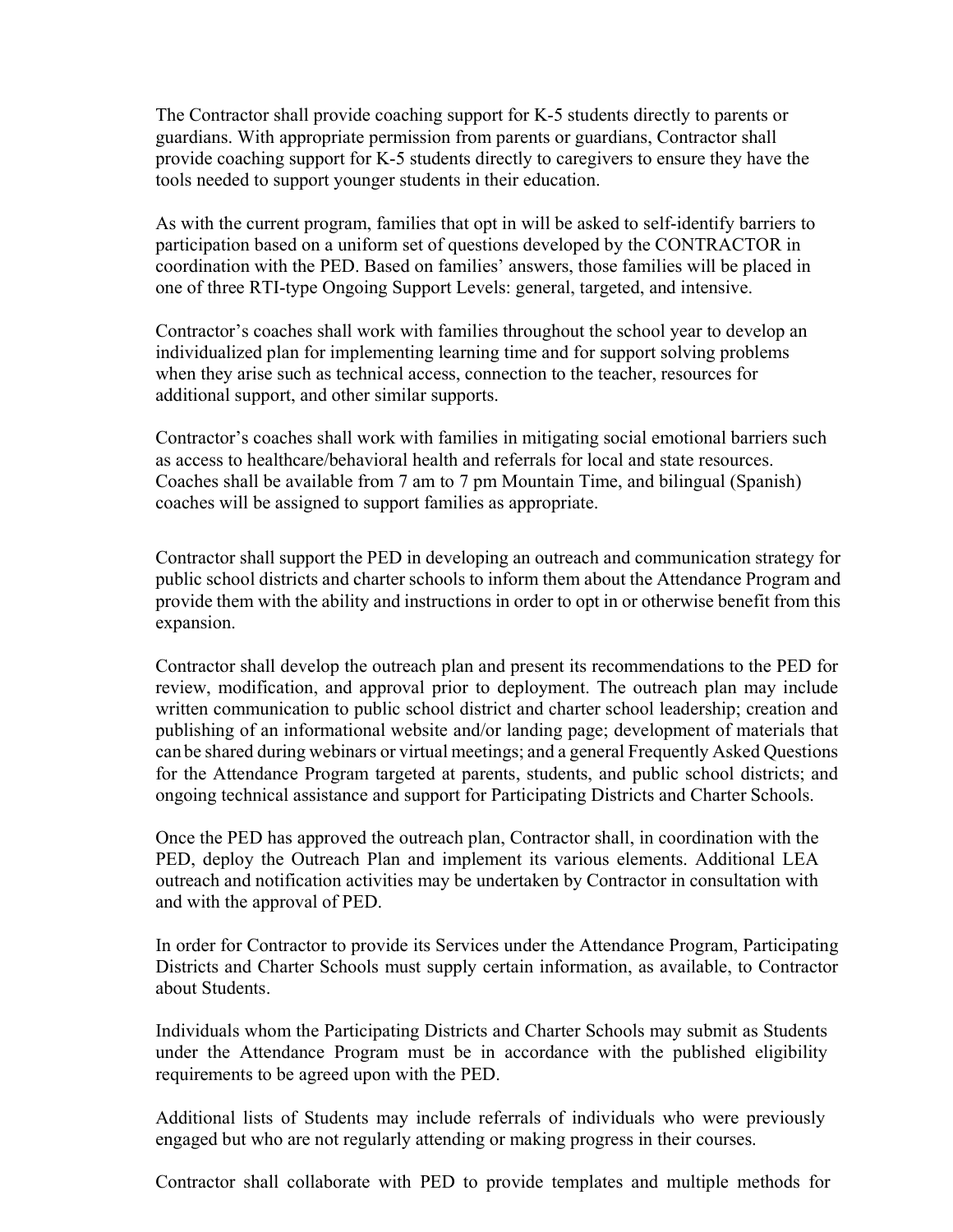Participating Districts and Charter Schools to provide the Necessary Data at the commencement of the Attendance Program and on an ongoing basis throughout the duration of the Attendance Program, including via a secure data transfer site provided by Contractor.

| Necessary Data includes the following (where                                                                                                                                                          | Additional data to facilitate                                                                                                                                     |  |
|-------------------------------------------------------------------------------------------------------------------------------------------------------------------------------------------------------|-------------------------------------------------------------------------------------------------------------------------------------------------------------------|--|
| available) in addition to any further information agreed                                                                                                                                              | assignment to intervention levels is                                                                                                                              |  |
| to between Contractor and Participating Districts and                                                                                                                                                 | recommended but not required and                                                                                                                                  |  |
| <b>Charter Schools:</b>                                                                                                                                                                               | could include:                                                                                                                                                    |  |
| Student's first name<br>Student's last name<br>Parent/Guardian name<br>$\bullet$<br>Home phone number<br>Student's cell phone number<br>$\bullet$<br>Parent/Guardian's cell phone number<br>$\bullet$ | Student ID<br>Student attendance data for<br>the year<br>Student's last attendance date<br>Number of credits earned by<br>$\bullet$<br>Student this academic year |  |

| Student's emergency contact name<br>Student's emergency contact number<br>Student's home address<br>Student's email address<br>Parent/Guardian's email address<br>Student's grade level<br>Student's date of birth<br>Student's home language<br>Student's race or ethnicity | • Number of credits attempted<br>by Student this academic year<br>Number of credits Student has<br>remaining to graduate<br>Student's current cumulative<br><b>GPA</b><br>Student's current courses<br>Student's course grades in<br>$\bullet$<br>the courses in which Student<br>is currently enrolled<br>Student's graduation status<br>$\bullet$<br>(as applicable) |
|------------------------------------------------------------------------------------------------------------------------------------------------------------------------------------------------------------------------------------------------------------------------------|------------------------------------------------------------------------------------------------------------------------------------------------------------------------------------------------------------------------------------------------------------------------------------------------------------------------------------------------------------------------|
|------------------------------------------------------------------------------------------------------------------------------------------------------------------------------------------------------------------------------------------------------------------------------|------------------------------------------------------------------------------------------------------------------------------------------------------------------------------------------------------------------------------------------------------------------------------------------------------------------------------------------------------------------------|

Contractor shall request any updates to Necessary Data for Students from Participating Districts and Charter Schools in addition to any additional Student referrals at least two times per week. Contractor shall manage the ongoing and various lists of Students for the purposes of establishing weekly and final reengagement metrics and identify Students who are removed by a Participating District and Charter School from the attendance recovery report.

Contractor is a regionally accredited education services provider authorized by Cognia to award high school credit and grant high school diplomas upon successful completion of graduation requirements, serving over 200 public school districts across the nation. Data security is a paramount concern in Contractor's daily efforts to educate students, share data with its school district partners, and provide meaningful metrics on student progress and outcomes. Appendix A of this Scope of Work contains a Data Sharing Agreement outlining the standards agreed to between Contractor and PED regarding the storage and security of data related to the ENGAGE New Mexico project.

Data will be shared with Contractor by Participating Districts and Charter Schools via the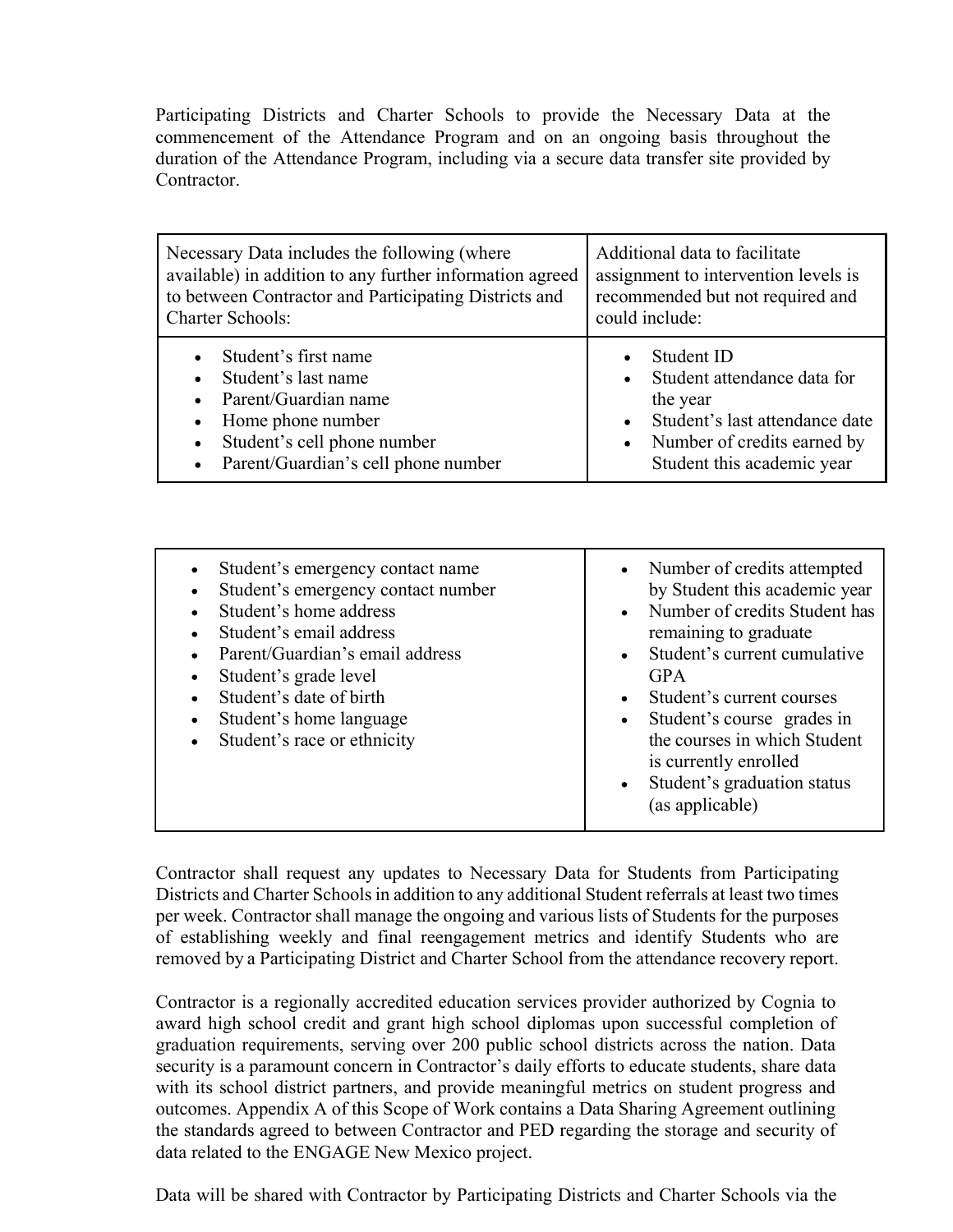data-sharing and security agreement attached to this Scope of Work as Appendix A. Such agreement identifies the scope and conditions under which data will be shared by Participating Districts and Charter Schools and secured by Contractor.

In any event, data shared with Contractor may only be used for the purposes of fulfilling its obligations under the Attendance Program. Participating Districts and Charter Schools are responsible for excluding or removing any individuals from the Student lists contact information who have requested no communication from the Participating District or Charter School.

Contractor shall utilize a team of trained Outreach Counselors to serve as the first point of engagement for Students referred to Contractor by participating districts and charter schools, and other entities making referrals as part of this agreement. Outreach Counselors will use data from the LEAs to reach out to Students and Students' families using multiple modalities, which may include phone, text, social media, email, and traditional mail, to find and engage Students who have not reconnected with their LEA or who are not consistently attending or progressing in their remote continuing education offerings.

Outreach Counselors shall employ different outbound communication strategies utilizing effectiveness data and trends, as well as industry best practices, to increase the likelihood of reaching Students and subsequently reengaging those Students in their local public school district's education offerings. These strategies may include different frequency attempts and calling during different time windows (morning, afternoon), as well as blending various contact modalities.

Outreach Counselors will be available to support inbound and outbound calls from 7AM-6PM Mountain Daylight Time. In an effort to increase inbound activity, informative voicemails as well as text messages may be sent per a predetermined treatment strategy to encourage Students to engage with outreach counselors or their Participating District and Charter School.

Outreach Counselors shall utilize a data-driven and structured Student email outreach campaign to promote engagement with outreach counselors and/or the Student's Participating District or Charter School. The campaign will have specific and relevant messaging and will be coordinated to operate in conjunction with other efforts conducted by the outreach counselors, such as via telephone or text message.

The Outreach Counselor team has the ability to work with both English- and Spanishspeaking Students and families.

Contractor, in consultation with the PED, including leveraging resources through IAD and media resources, shall implement a culturally and linguistically responsive outreach and support plan. Elements of this plan will include differentiated outreach and ongoing coaching strategies for Native American and Spanish-speaking families to ensure cultural relevance. Examples of these differentiated strategies may include:

a. Outreach for Native American families, including leveraging existing resources and media outlets to promote the program within the Native American Community.

b. For Spanish-speaking families, student outreach and support conducted by fluent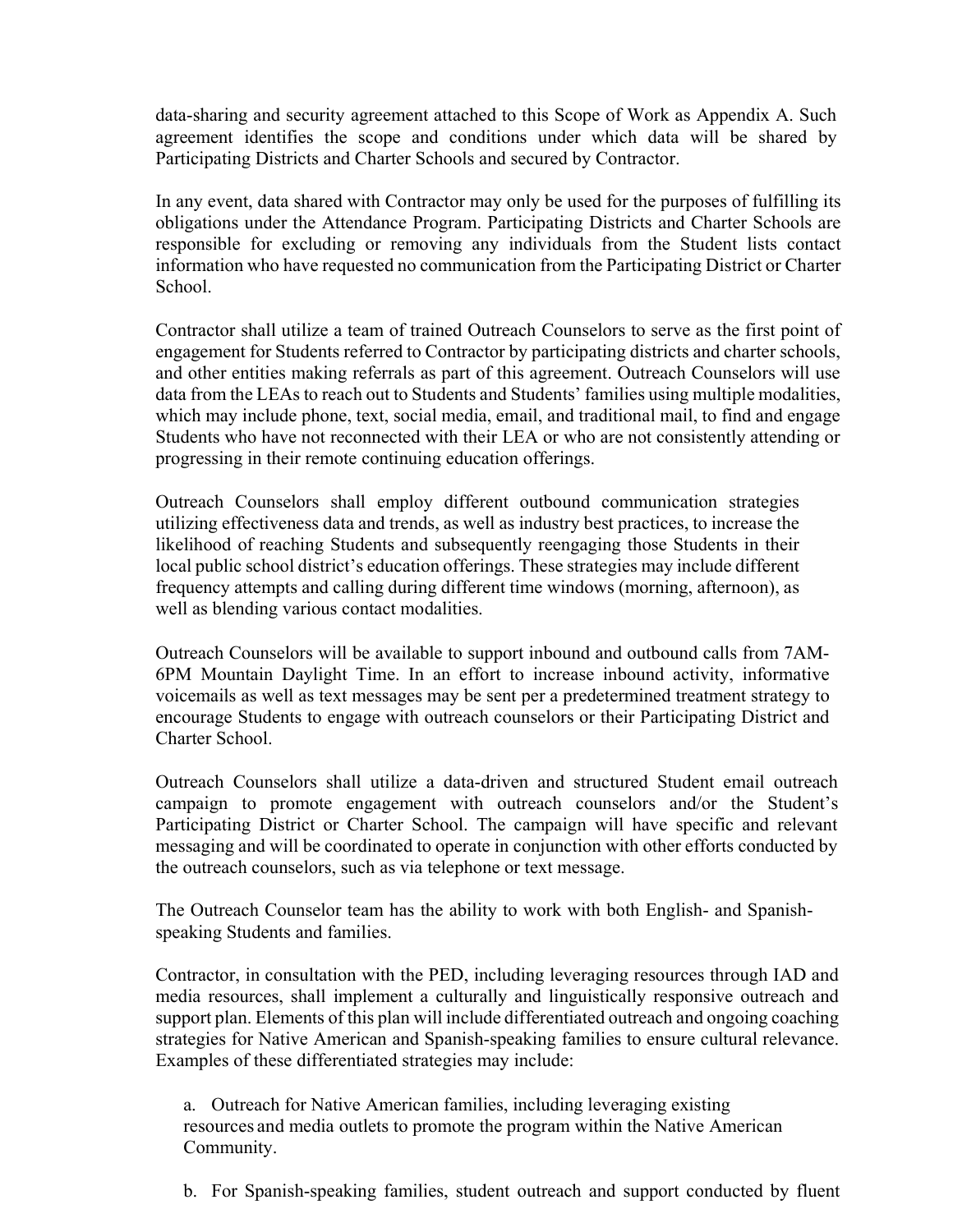Spanish-speaking outreach counselors and coaches to ensure students and families receive linguistically responsive support.

c. Providing a Spanish-speaking option for any family who actively calls the program to enlist support.

d. Providing appropriate language translations for promotional material used in the Attendance Program. Languages may include Spanish, Diné, Vietnamese, and Arabic. Contractor will work with LEAs and the PED related to appropriate language translations.

To the extent possible, Contractor shall strive to hire additional team members from New Mexico who demonstrate understanding of the cultural dynamics and linguistic competence needed to provide appropriate support for students and families.

Once a Student has been reached by an Outreach Counselor, and the Outreach Counselor has successfully committed them to reengage in his/her Participating District's or Charter School's remote continuing education offerings, the Student will be triaged using a proprietary algorithm developed by Contractor using data from Participating Districts and Charter Schools, or, absent Participating District and Charter School data, self-reported data from the Students, to place the Student in the appropriate Ongoing Support Level (the "Ongoing Support Level" is the applicable retention strategy utilized to foster continued participation by the Student in the Participating District's or Charter School's remote continuous education offerings).

Ongoing Support Level assignments are determined based on a number of factors including but not limited to:

- a. Student's class standing,
- b. Student's risk level for attaining on-time graduation,
- c. Student's current risk indicators in the remote learning environment such as availability of at-home support,
- d. Student's recent and historical attendance patterns, and
- e. Student's current and historical grades.

Upon designation into an Ongoing Support Level, Students will be assigned an Academic Coach for differentiated support based on their needs.

Contractor's Ongoing Support Levels are delivered through its Academic Coaches and vary based on the Ongoing Support Level to which the Student is assigned. The engagement with Students could range from daily outreach to periodic check-ins with Students and their parents/guardians. Ongoing Support Levels will include a minimum of three support tiers following the general design of Response To Intervention (RTI) models, including Tier 1: Group Support, Tier 2: Targeted Support, and Tier 3: Intensive Support.

The goal is to break down barriers to engagement for all Students, such as technical access and support, competing priorities, confidence, lack of family support, stress management, or others. Additional topics that could be addressed by Academic Coaches include helping Students identify and connect to community resources needed to overcome social emotional barriers to education.

Academic Coaches shall employ a variety of outbound communication strategies utilizing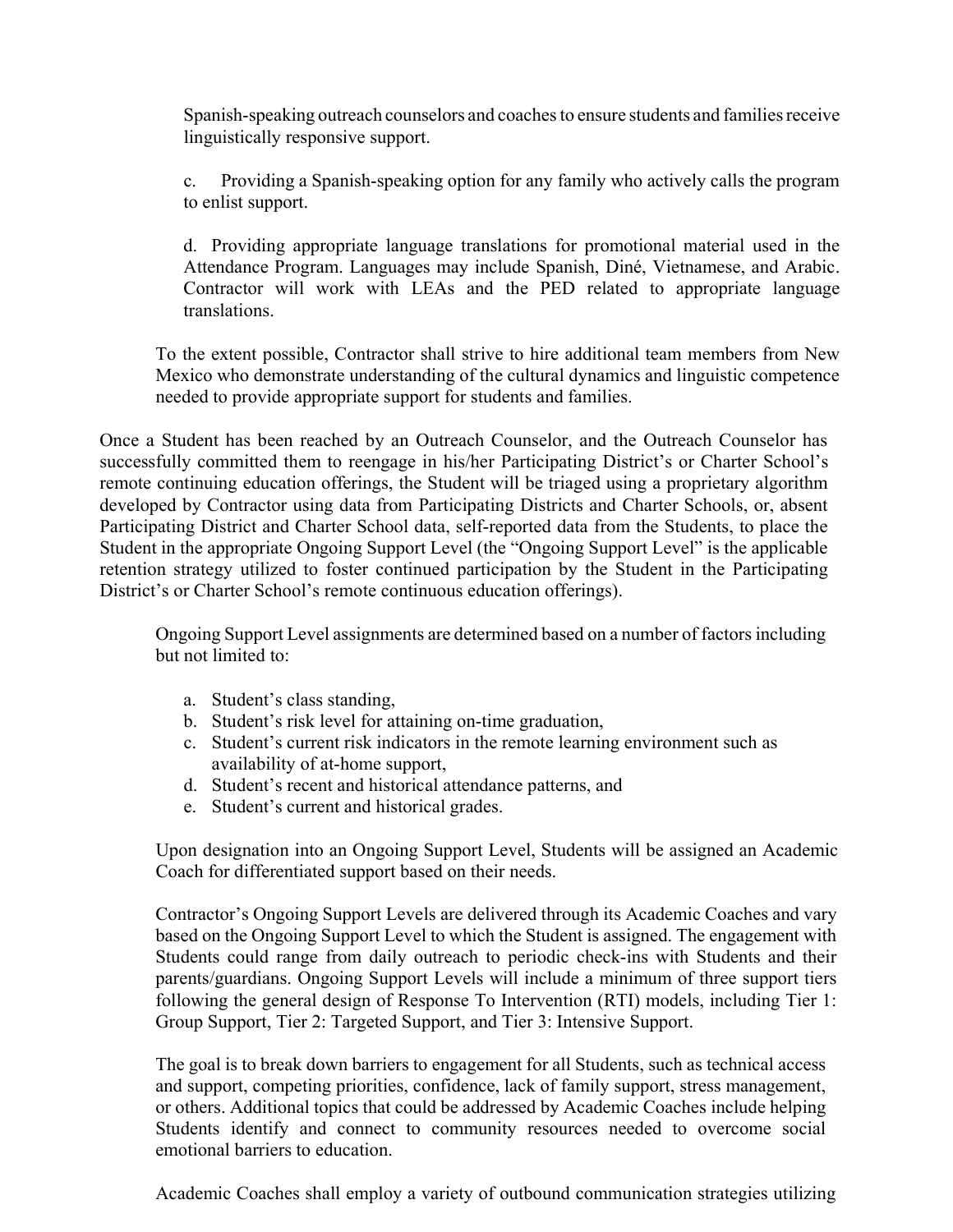available Necessary Data from Participating Districts and Charter Schools, self-reported Student data, as well as industry best practices, to increase the engagement of those Students in their local public school district's remote continuing education offerings and courses. These strategies may include different frequency attempts and intervention strategies.

Academic Coaches will be available to support inbound and outbound calls, text messages, and emails from 7AM-7PM Mountain Time. In an effort to increase engagement and course activity, informative voicemails as well as text messages may be sent per a predetermined treatment strategy to encourage Students to engage with their Academic Coach or their Participating District or Charter School.

The Academic Coach team has the ability to work with both English- and Spanishspeaking Students and families.

For Students whose schools are utilizing online learning for continuity, Contractor's Academic Coaches can provide first-level support for common technical issues. Academic Coaches can escalate to Contractor's technical support team for additional support as needed.

Once per week during the Attendance Project, Contractor shall report to each Participating District and Charter School individually and PED collectively the following metrics. The data contained in all reports shall be de-identified and contain no Personally Identifiable Information as defined by the Family Educational Rights and Privacy Act (20 U.S.C. § 1232g; 34 CFR Part 99).

| <b>Phase</b>         | <b>Indicators</b>                                                                         | <b>Metrics</b>                                                                                                                                                                                          |  |
|----------------------|-------------------------------------------------------------------------------------------|---------------------------------------------------------------------------------------------------------------------------------------------------------------------------------------------------------|--|
| Outreach             | Number of Students received<br>from Participating Districts and<br><b>Charter Schools</b> | Percentage of<br>Students who are<br>contactable<br>Number of Students able to be<br>contacted<br>Number of Students who commit<br>to re-engage<br>Number of Students who agree<br>to academic coaching |  |
| Academic<br>Coaching | Number of Students in each<br><b>Ongoing Support Level</b>                                | Average number of interventions<br>$\bullet$<br>received by Students by<br>intervention support level                                                                                                   |  |
| Re-<br>engagement    | Two-way contacts by Ongoing<br>Support Level                                              | Rate of two-way contact by<br>$\bullet$<br><b>Ongoing Support Level</b>                                                                                                                                 |  |
|                      | Confirmed graduates (seniors<br>only)                                                     | Percentage of participating<br>seniors who graduate                                                                                                                                                     |  |

A final data report containing summative data for the metrics identified in the table above will be provided to PED and Participating Districts and Charter Schools no later than June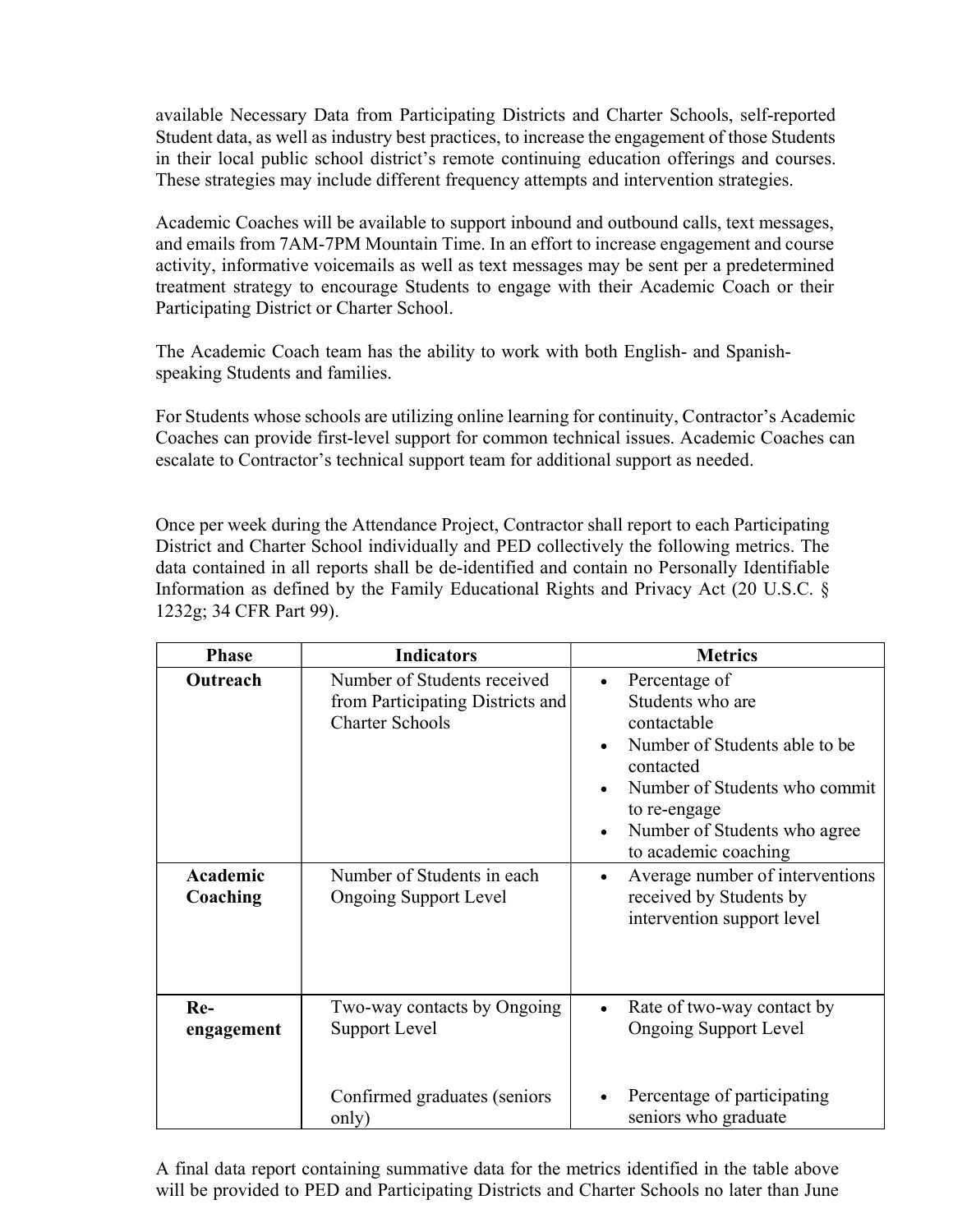30, 2022.

Contractor shall provide identifiable information about Student response to the Attendance Recovery offering for appropriate district personnel via Secure FTP.

Confidentiality of Student Data

Contractor, representing all members of the organization, shall ensure the confidentiality of PII Necessary Data through the following methods:

- a) Contractor shall have completed commercially reasonable training in the handling and maintenance of PII Necessary Data.
- b) Contractor shall strictly comply with all state and federal laws that apply to the use and release of the PII Necessary Data. When necessary to comply with these laws, Contractor shall procure the consent of parents or eligible Students, as required under applicable law, to the release and use of the PII Necessary Data, and shall maintain and make written proof of parent or Student (if Student is over the age of 18) consent available to Contractor.
- c) Contractor shall comply with the re-disclosure limitations set forth in FERPA, including 34 C.F.R. § Part 99.33.
- d) Contractor shall restrict access to the data only to (i) the person or persons who provide direct services to Students participating in the Attendance Project; or (ii) the person or persons within Contractor's organization who have been tasked with analyzing the data; and make those persons aware of, and agree to abide by, the terms set forth in this provision.
- e) Contractor shall not release or otherwise reveal, directly or indirectly, the PII Necessary Data to any individual, agency, entity, or third party not included in this Agreement or otherwise directed by this Agreement and Attendance Project statement of work, unless such disclosure is required by law or court order.

Graduation Alliance shall not distribute, reprint, alter, sell, assign, edit, modify or create derivative works or any ancillary materials from or with the PII Necessary Data without the express written consent of Graduation Alliance, and if necessary, based upon FERPA and its regulations, Students and/or their parents.

- f) Graduation Alliance shall not use PII Necessary Data shared under this Agreement for any purpose other than the goals outlined in this Agreement. Nothing in the Agreement shall be construed to authorize Contractor to have access to additional Student data that is not included in the scope of the Agreement (or addenda). Graduation Alliance understands that the Agreement does not convey ownership of the PII Necessary Data to Contractor.
- g) Contractor shall take commercially reasonable security precautions and protections to ensure that persons not authorized to view the PII Necessary Data do not gain access to the PII Necessary Data. Commercially reasonable security precautions and protections include, but are not limited to:
	- a. Creating, distributing, and implementing data-governance policies and procedures which protect PII Necessary Data through appropriate administrative, technical, and physical security safeguards, and outline staff responsibilities for maintaining data security;
	- b. Encrypting all PII Necessary Data carried on mobile computers/devices;
	- c. Encrypting all PII Necessary Data stored in Contractor's databases or other storage and access media;
- i) Encrypting PII Necessary Data before it is transmitted electronically;
- j) Requiring that users be uniquely identified and authenticated before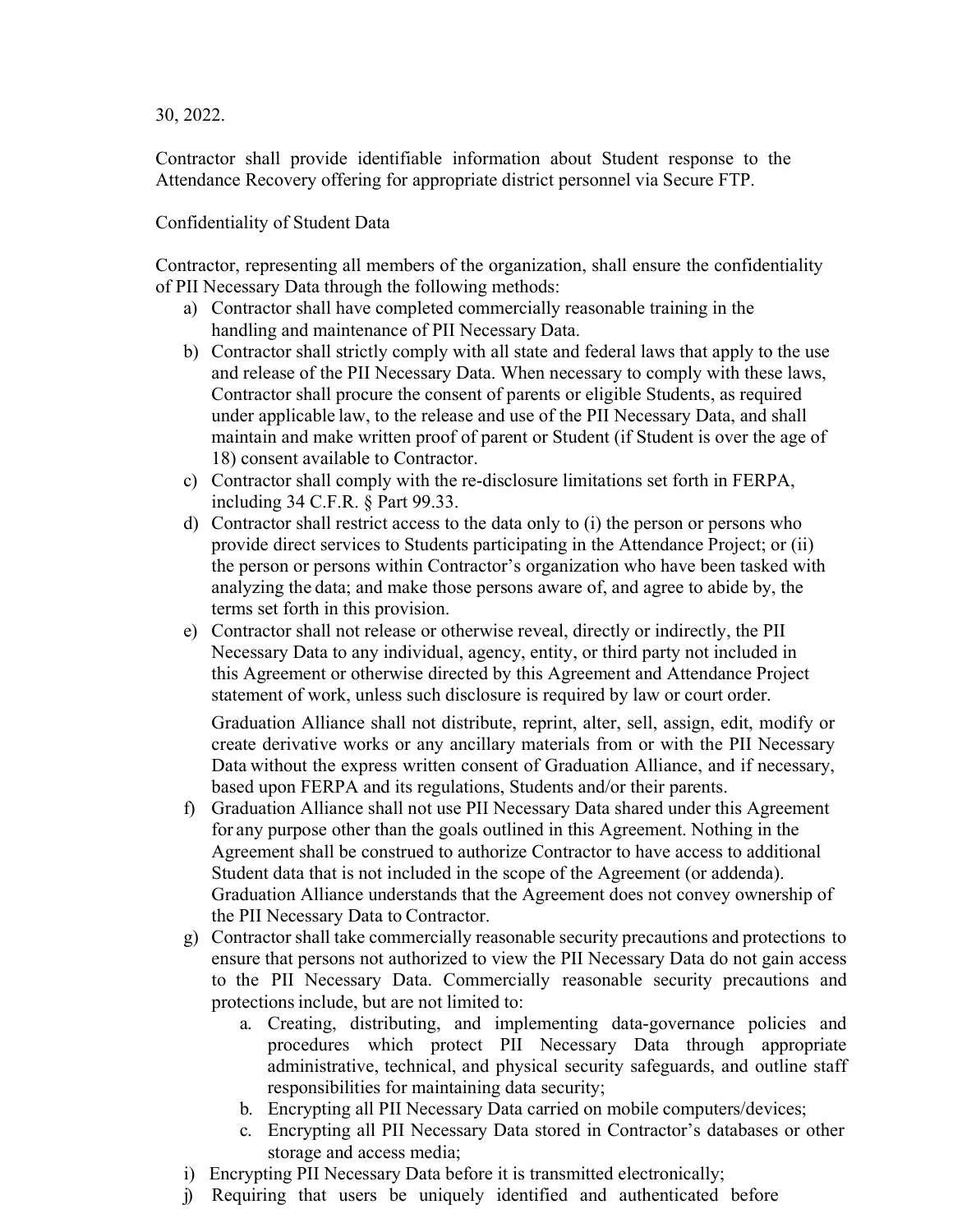accessing PII Necessary Data;

- k) Establishing and enforcing well-defined data privilege rights which restrict users access to the PII Necessary Data necessary for them to perform their job functions;
- l) Ensuring that all staff accessing PII Necessary Data sign a commercially reasonable nondisclosure agreement;
- m) Securing access to any physical areas/electronic devices where PII Necessary Data are stored;
- n) Installing technology necessary to provide commercially reasonable security for network transmissions involving PII Necessary Data;
- o) Installing commercially reasonable antivirus, network intrusion, logging and notification systems to protect the network and computers where PII Necessary Data is stored and accessed.

## 2. Compensation.

A. A. The Agency shall pay to the Contractor in full payment for services satisfactorily performed for the contract period, such compensation not to exceed Two Million Dollars and No Cents (\$2,000,000.00) including gross receipts tax. The total amount payable to the Contractor under this Agreement, including gross receipts tax and expenses, shall not exceed Two Million Dollars and No Cents (\$2,000,000.00). This amount is a maximum and not a guarantee that the work assigned to be performed by Contractor under this Agreement shall equal the amount stated herein. The parties do not intend for the Contractor to continue to provide services without compensation when the total compensation amount is reached. Contractor is responsible for notifying the Agency when the services provided under this Agreement reach the total compensation amount. In no event will the Contractor be paid for services provided in excess of the total compensation amount without this Agreement being amended in writing prior to those services in excess of the total compensation amount being provided.

B. Payment is subject to availability of funds pursuant to the Appropriations Article set forth below and to any negotiations between the parties from year to year pursuant to Article 1, Scope of Work, and to approval by the GSD/SPD. All invoices MUST BE received by the Agency no later than fifteen (15) days after the termination of the Fiscal Year in which the services were delivered. Invoices received after such date WILL NOT BE PAID.

C. Contractor must submit a detailed statement accounting for all services performed and expenses incurred. If the Agency finds that the services are not acceptable, within thirty days after the date of receipt of written notice from the Contractor that payment is requested, it shall provide the Contractor a letter of exception explaining the defect or objection to the services, and outlining steps the Contractor may take to provide remedial action. Upon certification by the Agency that the services have been received and accepted, payment shall be tendered to the Contractor within thirty days after the date of acceptance. If payment is made by mail, the payment shall be deemed tendered on the date it is postmarked. However, the agency shall not incur late charges, interest, or penalties for failure to make payment within the time specified herein.

#### 3. Term.

THIS AGREEMENT SHALL NOT BECOME EFFECTIVE UNTIL APPROVED BY THE GSD/SPD Contracts Review Bureau. This Agreement shall terminate on June 30, 2022 unless terminated pursuant to Article 4 (Termination), or Article 5 (Appropriations). In accordance with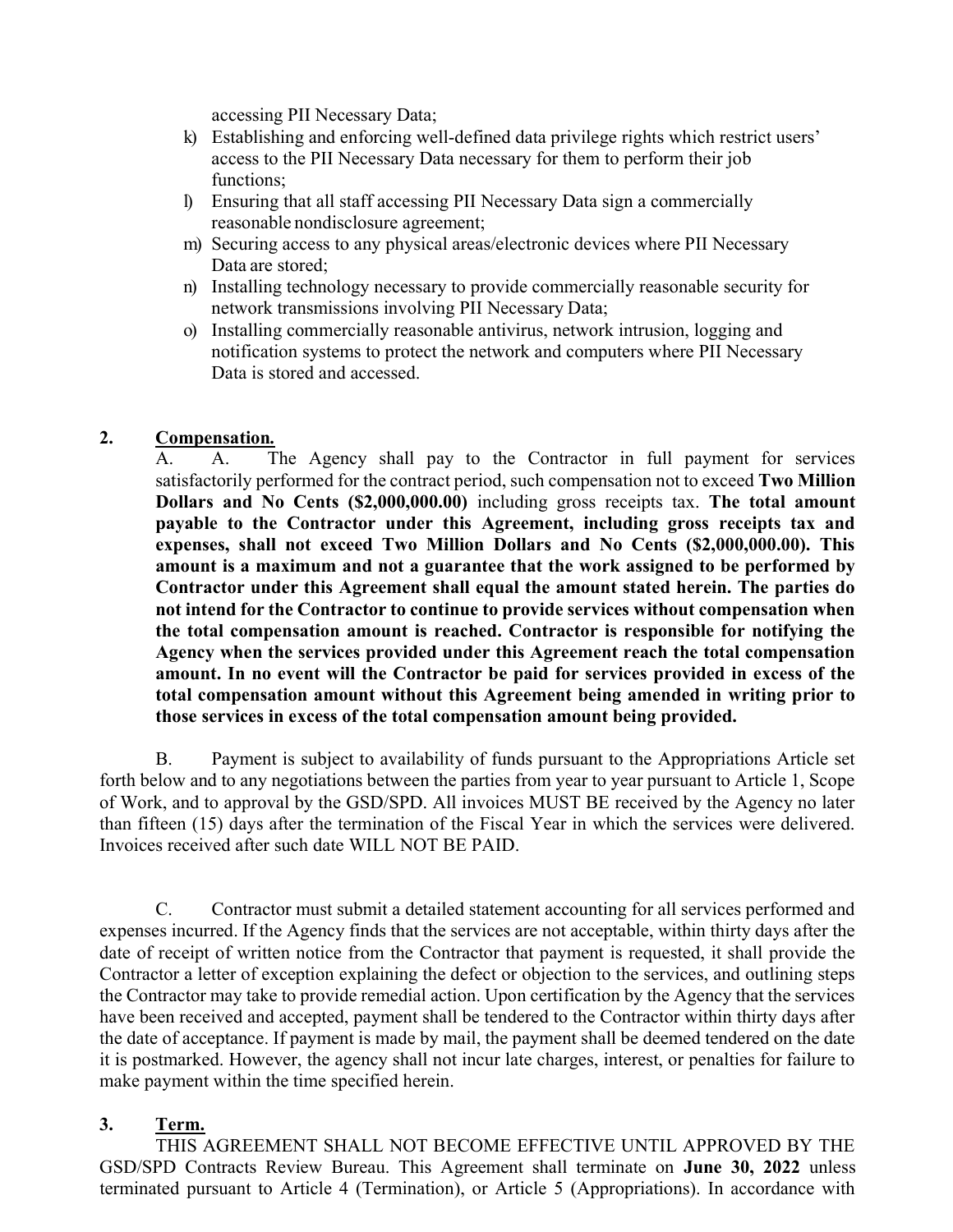NMSA 1978, § 13-1-150, no contract term for a professional services contract, including extensions and renewals, shall exceed four years, except as set forth in NMSA 1978, § 13-1-150.

# 4. Termination.

A. Grounds. The Agency may terminate this Agreement for convenience or cause. The Contractor may only terminate this Agreement based upon the Agency's uncured, material breach of this Agreement.

B. Notice; Agency Opportunity to Cure.

1. Except as otherwise provided in Paragraph (4)(B)(3), the Agency shall give Contractor written notice of termination at least thirty (30) days prior to the intended date of termination.

2. Contractor shall give Agency written notice of termination at least thirty (30) days prior to the intended date of termination, which notice shall (i) identify all the Agency's material breaches of this Agreement upon which the termination is based and (ii) state what the Agency must do to cure such material breaches. Contractor's notice of termination shall only be effective (i) if the Agency does not cure all material breaches within the thirty (30) day notice period or (ii) in the case of material breaches that cannot be cured within thirty (30) days, the Agency does not, within the thirty (30) day notice period, notify the Contractor of its intent to cure and begin with due diligence to cure the material breach.

3. Notwithstanding the foregoing, this Agreement may be terminated immediately upon written notice to the Contractor (i) if the Contractor becomes unable to perform the services contracted for, as determined by the Agency; (ii) if, during the term of this Agreement, the Contractor is suspended or debarred by the State Purchasing Agent; or (iii) the Agreement is terminated pursuant to Article 5, "Appropriations", of this Agreement.

C. Liability. Except as otherwise expressly allowed or provided under this Agreement, the Agency's sole liability upon termination shall be to pay for acceptable work performed prior to the Contractor's receipt or issuance of a notice of termination; provided, however, that a notice of termination shall not nullify or otherwise affect either party's liability for pre-termination defaults under or breaches of this Agreement. The Contractor shall submit an invoice for such work within thirty (30) days of receiving or sending the notice of termination. THIS PROVISION IS NOT EXCLUSIVE AND DOES NOT WAIVE THE AGENCY'S OTHER LEGAL RIGHTS AND REMEDIES CAUSED BY THE CONTRACTOR'S DEFAULT/BREACH OF THIS AGREEMENT.

D. Termination Management. Immediately upon receipt by either the Agency or the Contractor of notice of termination of this Agreement, the Contractor shall: 1) not incur any further obligations for salaries, services or any other expenditure of funds under this Agreement without written approval of the Agency; 2) comply with all directives issued by the Agency in the notice of termination as to the performance of work under this Agreement; and 3) take such action as the Agency shall direct for the protection, preservation, retention or transfer of all property titled to the Agency and records generated under this Agreement. Any non-expendable personal property or equipment provided to or purchased by the Contractor with contract funds shall become property of the Agency upon termination and shall be submitted to the agency as soon as practicable.

# 5. Appropriations.

The terms of this Agreement are contingent upon sufficient appropriations and authorization being made by the Legislature of New Mexico for the performance of this Agreement. If sufficient appropriations and authorization are not made by the Legislature, this Agreement shall terminate immediately upon written notice being given by the Agency to the Contractor. The Agency's decision as to whether sufficient appropriations are available shall be accepted by the Contractor and shall be final. If the Agency proposes an amendment to the Agreement to unilaterally reduce funding, the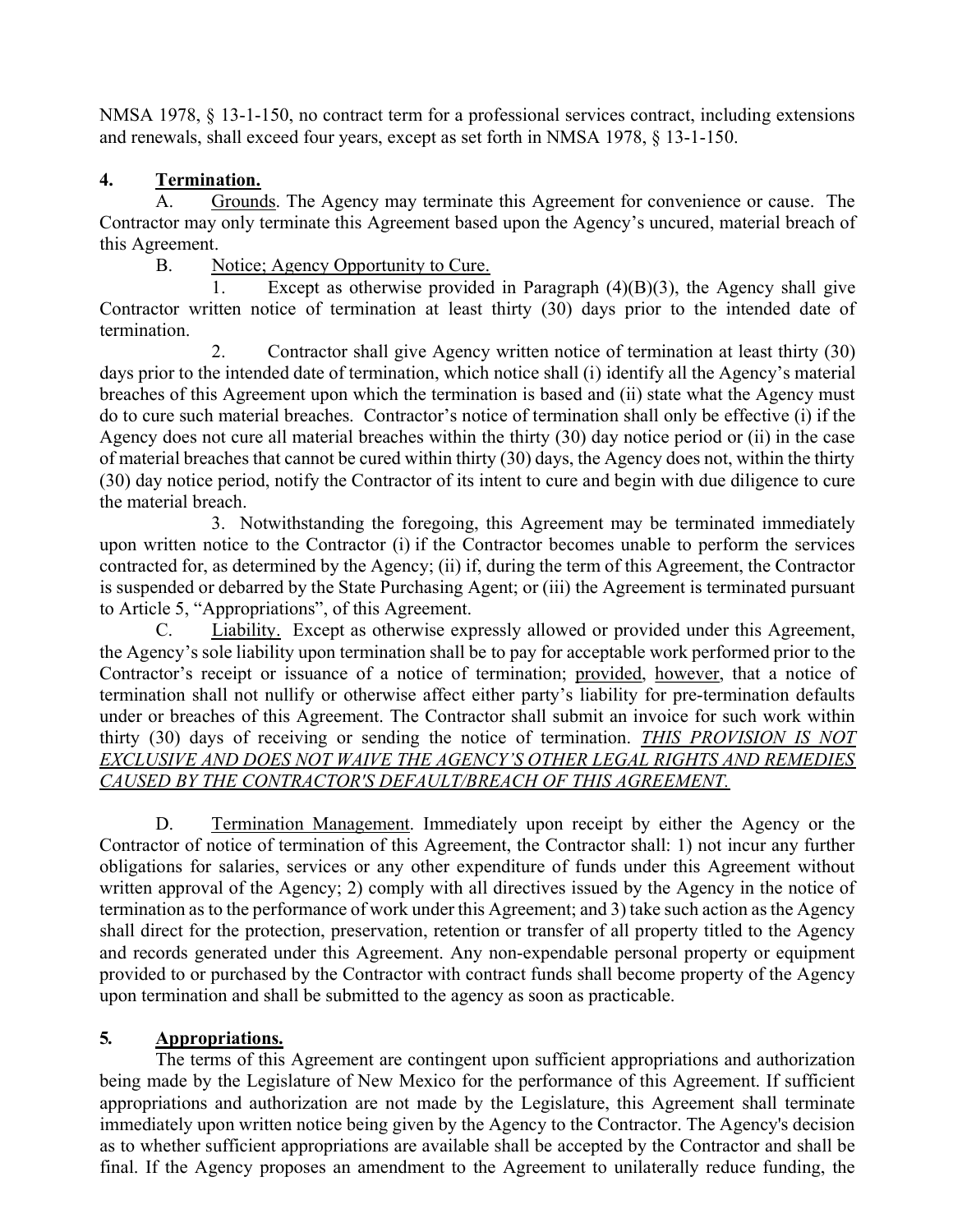Contractor shall have the option to terminate the Agreement or to agree to the reduced funding, within thirty (30) days of receipt of the proposed amendment.

## 6. Status of Contractor.

The Contractor and its agents and employees are independent contractors performing professional services for the Agency and are not employees of the State of New Mexico. The Contractor and its agents and employees shall not accrue leave, retirement, insurance, bonding, use of state vehicles, or any other benefits afforded to employees of the State of New Mexico as a result of this Agreement. The Contractor acknowledges that all sums received hereunder are reportable by the Contractor for tax purposes, including without limitation, self-employment and business income tax. The Contractor agrees not to purport to bind the State of New Mexico unless the Contractor has express written authority to do so, and then only within the strict limits of that authority.

## 7. Assignment.

The Contractor shall not assign or transfer any interest in this Agreement or assign any claims for money due or to become due under this Agreement without the prior written approval of the Agency.

# 8. Subcontracting.

The Contractor shall not subcontract any portion of the services to be performed under this Agreement without the prior written approval of the Agency. No such subcontract shall relieve the primary Contractor from its obligations and liabilities under this Agreement, nor shall any subcontract obligate direct payment from the Procuring Agency.

# 9. Release.

Final payment of the amounts due under this Agreement shall operate as a release of the Agency, its officers and employees, and the State of New Mexico from all liabilities, claims and obligations whatsoever arising from or under this Agreement.

# 10. Confidentiality.

Any confidential information provided to or developed by the Contractor in the performance of this Agreement shall be kept confidential and shall not be made available to any individual or organization by the Contractor without the prior written approval of the Agency.

# 11. Product of Service -- Copyright.

All materials developed or acquired by the Contractor under this Agreement shall become the property of the State of New Mexico and shall be delivered to the Agency no later than the termination date of this Agreement. Nothing developed or produced, in whole or in part, by the Contractor under this Agreement shall be the subject of an application for copyright or other claim of ownership by or on behalf of the Contractor.

# 12. Conflict of Interest; Governmental Conduct Act.

A. The Contractor represents and warrants that it presently has no interest and, during the term of this Agreement, shall not acquire any interest, direct or indirect, which would conflict in any manner or degree with the performance or services required under the Agreement.

B. The Contractor further represents and warrants that it has complied with, and, during the term of this Agreement, will continue to comply with, and that this Agreement complies with all applicable provisions of the Governmental Conduct Act, Chapter 10, Article 16 NMSA 1978. Without in anyway limiting the generality of the foregoing, the Contractor specifically represents and warrants that: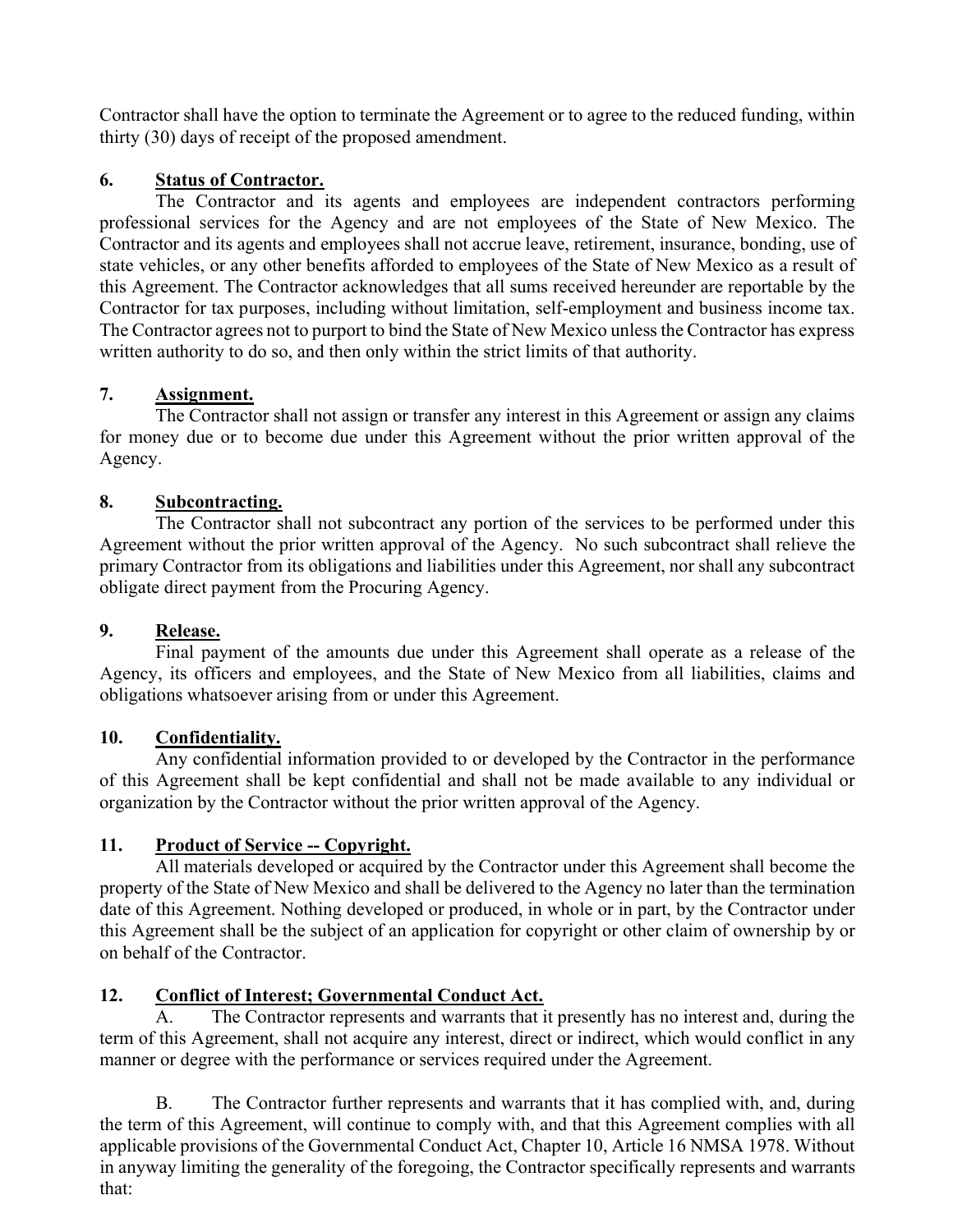1) in accordance with NMSA 1978, § 10-16-4.3, the Contractor does not employ, has not employed, and will not employ during the term of this Agreement any Agency employee while such employee was or is employed by the Agency and participating directly or indirectly in the Agency's contracting process;

2) this Agreement complies with NMSA 1978, § 10-16-7(A) because (i) the Contractor is not a public officer or employee of the State; (ii) the Contractor is not a member of the family of a public officer or employee of the State; (iii) the Contractor is not a business in which a public officer or employee or the family of a public officer or employee has a substantial interest; or (iv) if the Contractor is a public officer or employee of the State, a member of the family of a public officer or employee of the State, or a business in which a public officer or employee of the State or the family of a public officer or employee of the State has a substantial interest, public notice was given as required by NMSA 1978, § 10-16- 7(A) and this Agreement was awarded pursuant to a competitive process;

3) in accordance with NMSA 1978, § 10-16-8(A), (i) the Contractor is not, and has not been represented by, a person who has been a public officer or employee of the State within the preceding year and whose official act directly resulted in this Agreement and (ii) the Contractor is not, and has not been assisted in any way regarding this transaction by, a former public officer or employee of the State whose official act, while in State employment, directly resulted in the Agency's making this Agreement;

4) this Agreement complies with NMSA 1978, § 10-16-9(A)because (i) the Contractor is not a legislator; (ii) the Contractor is not a member of a legislator's family; (iii) the Contractor is not a business in which a legislator or a legislator's family has a substantial interest; or (iv) if the Contractor is a legislator, a member of a legislator's family, or a business in which a legislator or a legislator's family has a substantial interest, disclosure has been made as required by NMSA 1978,  $\S$  10-16-7(A), this Agreement is not a sole source or small purchase contract, and this Agreement was awarded in accordance with the provisions of the Procurement Code;

5) in accordance with NMSA 1978, § 10-16-13, the Contractor has not directly participated in the preparation of specifications, qualifications or evaluation criteria for this Agreement or any procurement related to this Agreement; and

6) in accordance with NMSA 1978,  $\S$  10-16-3 and  $\S$  10-16-13.3, the Contractor has not contributed, and during the term of this Agreement shall not contribute, anything of value to a public officer or employee of the Agency.

C. Contractor's representations and warranties in Paragraphs A and B of this Article 12 are material representations of fact upon which the Agency relied when this Agreement was entered into by the parties. Contractor shall provide immediate written notice to the Agency if, at any time during the term of this Agreement, Contractor learns that Contractor's representations and warranties in Paragraphs A and B of this Article 12 were erroneous on the effective date of this Agreement or have become erroneous by reason of new or changed circumstances. If it is later determined that Contractor's representations and warranties in Paragraphs A and B of this Article 12 were erroneous on the effective date of this Agreement or have become erroneous by reason of new or changed circumstances, in addition to other remedies available to the Agency and notwithstanding anything in the Agreement to the contrary, the Agency may immediately terminate the Agreement.

D. All terms defined in the Governmental Conduct Act have the same meaning in this Article 12(B).

#### 13. Amendment.

A. This Agreement shall not be altered, changed or amended except by instrument in writing executed by the parties hereto and all other required signatories.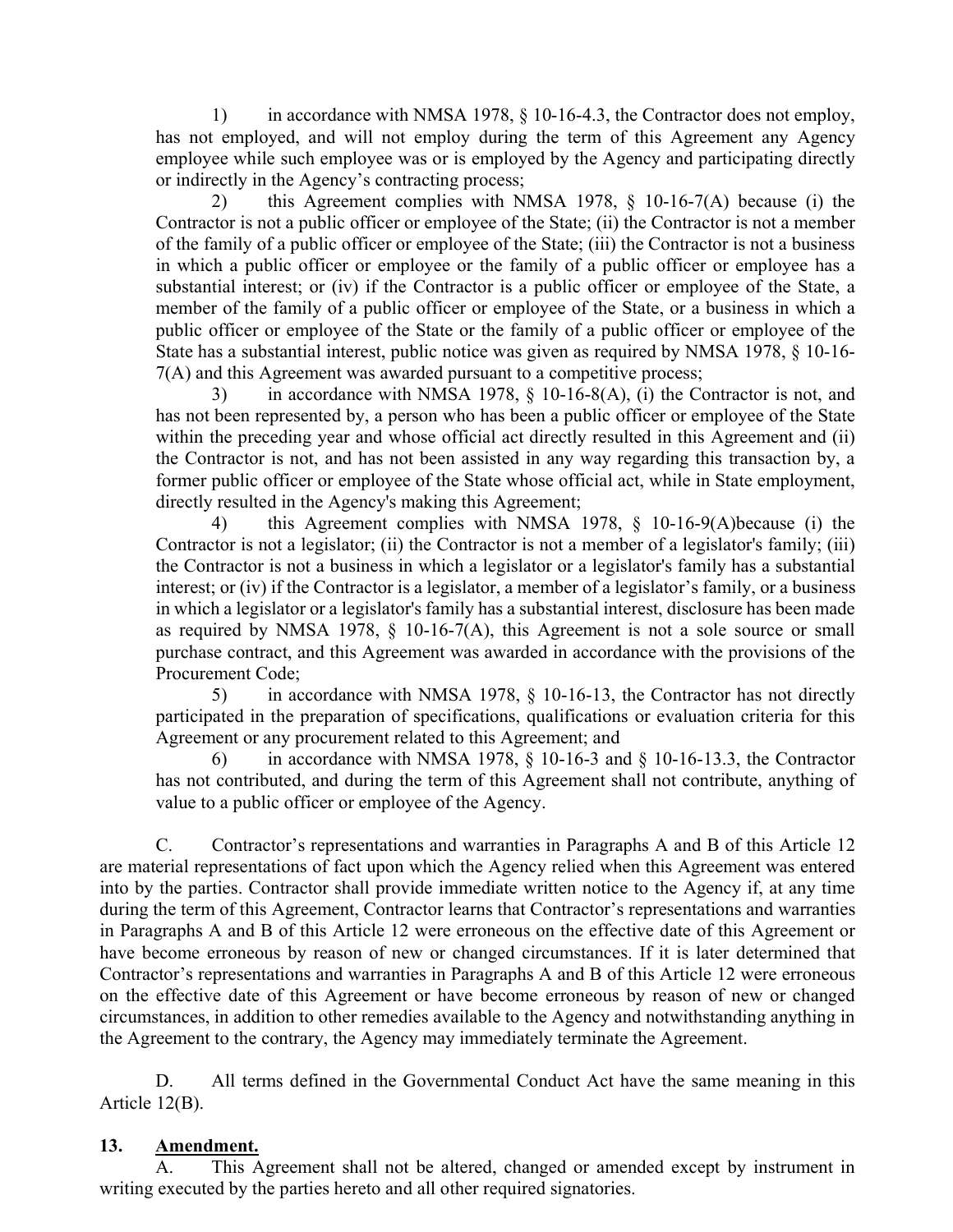B. If the Agency proposes an amendment to the Agreement to unilaterally reduce funding due to budget or other considerations, the Contractor shall, within thirty (30) days of receipt of the proposed Amendment, have the option to terminate the Agreement, pursuant to the termination provisions as set forth in Article 4 herein, or to agree to the reduced funding.

## 14. Merger.

This Agreement incorporates all the Agreements, covenants and understandings between the parties hereto concerning the subject matter hereof, and all such covenants, Agreements and understandings have been merged into this written Agreement. No prior Agreement or understanding, oral or otherwise, of the parties or their agents shall be valid or enforceable unless embodied in this Agreement.

## 15. Penalties for violation of law.

The Procurement Code, NMSA 1978 §§ 13-1-28 through 13-1-199, imposes civil and criminal penalties for its violation. In addition, the New Mexico criminal statutes impose felony penalties for illegal bribes, gratuities and kickbacks.

# 16. Equal Opportunity Compliance.

The Contractor agrees to abide by all federal and state laws and rules and regulations, and executive orders of the Governor of the State of New Mexico, pertaining to equal employment opportunity. In accordance with all such laws of the State of New Mexico, the Contractor assures that no person in the United States shall, on the grounds of race, religion, color, national origin, ancestry, sex, age, physical or mental handicap, or serious medical condition, spousal affiliation, sexual orientation or gender identity, be excluded from employment with or participation in, be denied the benefits of, or be otherwise subjected to discrimination under any program or activity performed under this Agreement. If Contractor is found not to be in compliance with these requirements during the life of this Agreement, Contractor agrees to take appropriate steps to correct these deficiencies.

# 17. Applicable Law.

The laws of the State of New Mexico shall govern this Agreement, without giving effect to its choice of law provisions. Venue shall be proper only in a New Mexico court of competent jurisdiction in accordance with NMSA 1978, § 38-3-1 (G). By execution of this Agreement, Contractor acknowledges and agrees to the jurisdiction of the courts of the State of New Mexico over any and all lawsuits arising under or out of any term of this Agreement.

## 18. Workers Compensation.

The Contractor agrees to comply with state laws and rules applicable to workers compensation benefits for its employees. If the Contractor fails to comply with the Workers Compensation Act and applicable rules when required to do so, this Agreement may be terminated by the Agency.

# 19. Records and Financial Audit.

The Contractor shall maintain detailed time and expenditure records that indicate the date; time, nature and cost of services rendered during the Agreement's term and effect and retain them for a period of three (3) years from the date of final payment under this Agreement. The records shall be subject to inspection by the Agency, the General Services Department/State Purchasing Division and the State Auditor. The Agency shall have the right to audit billings both before and after payment. Payment under this Agreement shall not foreclose the right of the Agency to recover excessive or illegal payments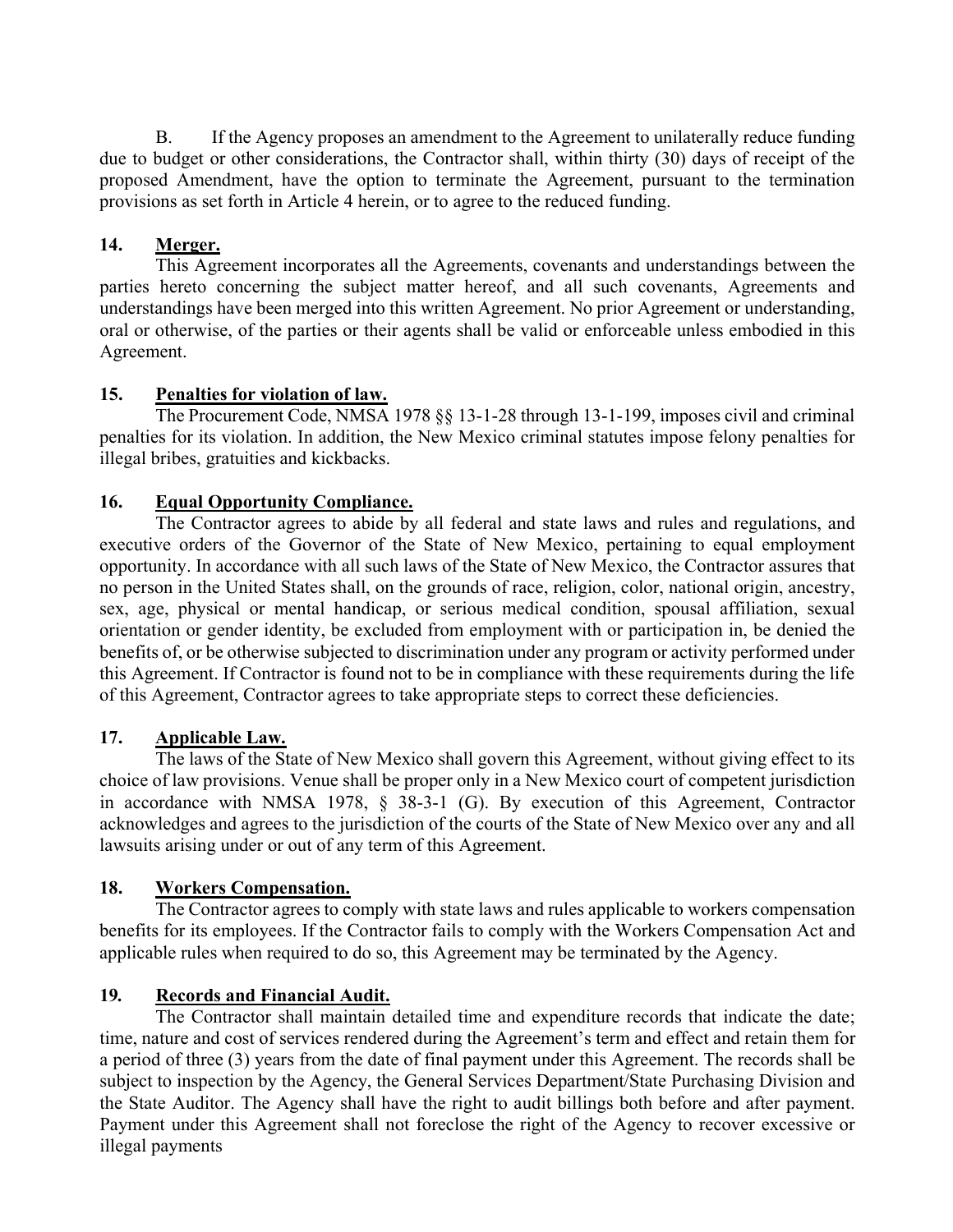### 20. Indemnification.

The Contractor shall defend, indemnify and hold harmless the Agency and the State of New Mexico from all actions, proceeding, claims, demands, costs, damages, attorneys' fees and all other liabilities and expenses of any kind from any source which may arise out of the performance of this Agreement, caused by the negligent act or failure to act of the Contractor, its officers, employees, servants, subcontractors or agents, or if caused by the actions of any client of the Contractor resulting in injury or damage to persons or property during the time when the Contractor or any officer, agent, employee, servant or subcontractor thereof has or is performing services pursuant to this Agreement. In the event that any action, suit or proceeding related to the services performed by the Contractor or any officer, agent, employee, servant or subcontractor under this Agreement is brought against the Contractor, the Contractor shall, as soon as practicable but no later than two (2) days after it receives notice thereof, notify the legal counsel of the Agency and the Risk Management Division of the New Mexico General Services Department by certified mail.

## 21. New Mexico Employees Health Coverage.

A. If Contractor has, or grows to, six (6) or more employees who work, or who are expected to work, an average of at least 20 hours per week over a six (6) month period during the term of the contract, Contractor certifies, by signing this agreement, to have in place, and agree to maintain for the term of the contract, health insurance for those employees and offer that health insurance to those employees if the expected annual value in the aggregate of any and all contracts between Contractor and the State exceed \$250,000 dollars.

B. Contractor agrees to maintain a record of the number of employees who have (a) accepted health insurance; (b) declined health insurance due to other health insurance coverage already in place; or (c) declined health insurance for other reasons. These records are subject to review and audit by a representative of the state.

C. Contractor agrees to advise all employees of the availability of State publicly financed health care coverage.

## 22. Invalid Term or Condition.

If any term or condition of this Agreement shall be held invalid or unenforceable, the remainder of this Agreement shall not be affected and shall be valid and enforceable.

## 23. Enforcement of Agreement.

A party's failure to require strict performance of any provision of this Agreement shall not waive or diminish that party's right thereafter to demand strict compliance with that or any other provision. No waiver by a party of any of its rights under this Agreement shall be effective unless express and in writing, and no effective waiver by a party of any of its rights shall be effective to waive any other rights.

## 24. Notices.

Any notice required to be given to either party by this Agreement shall be in writing and shall be delivered in person, by courier service or by U.S. mail, either first class or certified, return receipt requested, postage prepaid, as follows:

To the Agency: Greg Frostad 300 Don Gaspar Avenue, Room 127 Santa Fe, NM 87501 Greg.Frostad1@state.nm.us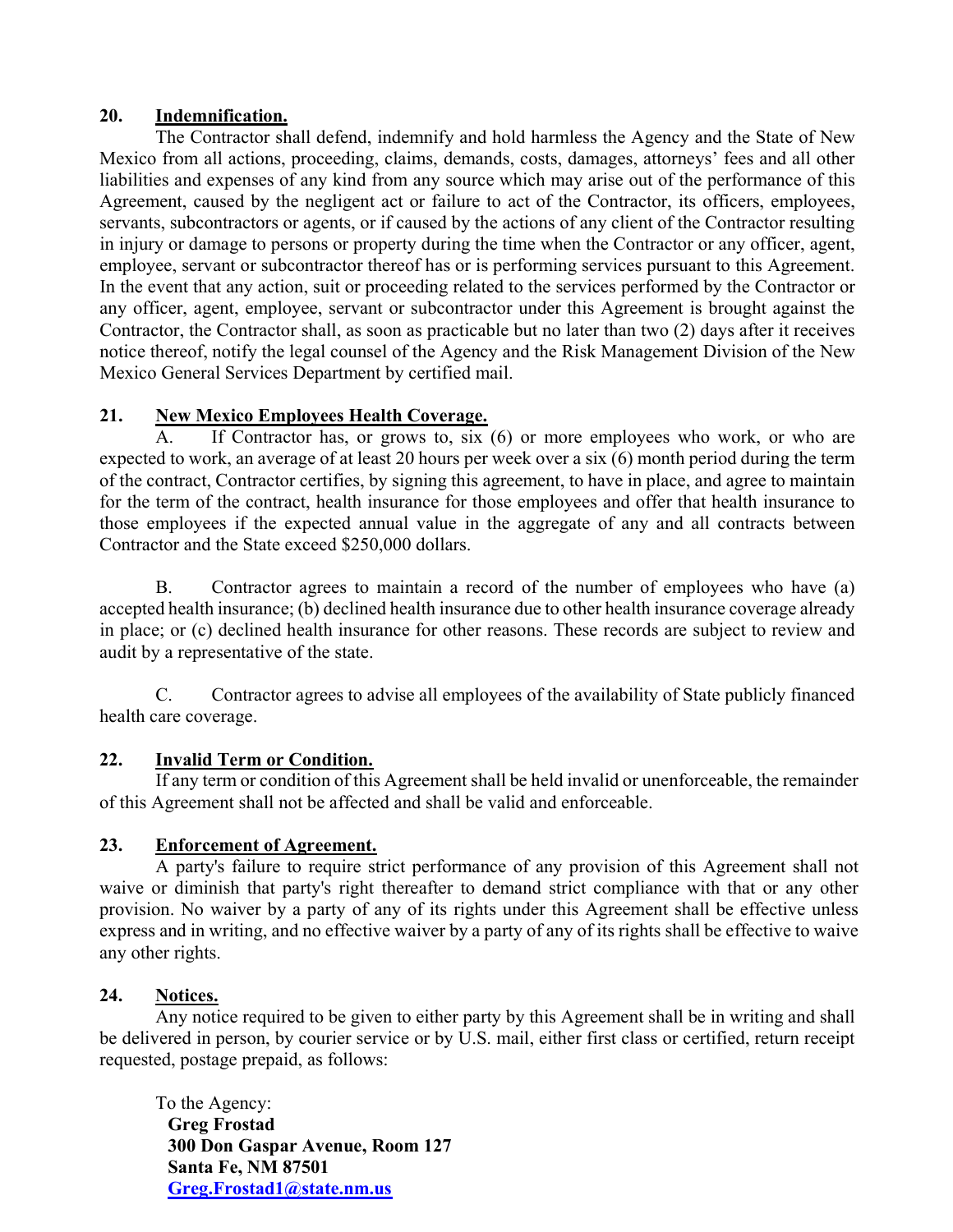To the Contractor: Andy Cusimano, Chief Financial Officer 310 S Main Street, 12th Floor Salt Lake City, UT 84101 Andy.Cusimano@graducationalliance.com

### 25. Authority.

If Contractor is other than a natural person, the individual(s) signing this Agreement on behalf of Contractor represents and warrants that he or she has the power and authority to bind Contractor, and that no further action, resolution, or approval from Contractor is necessary to enter into a binding contract.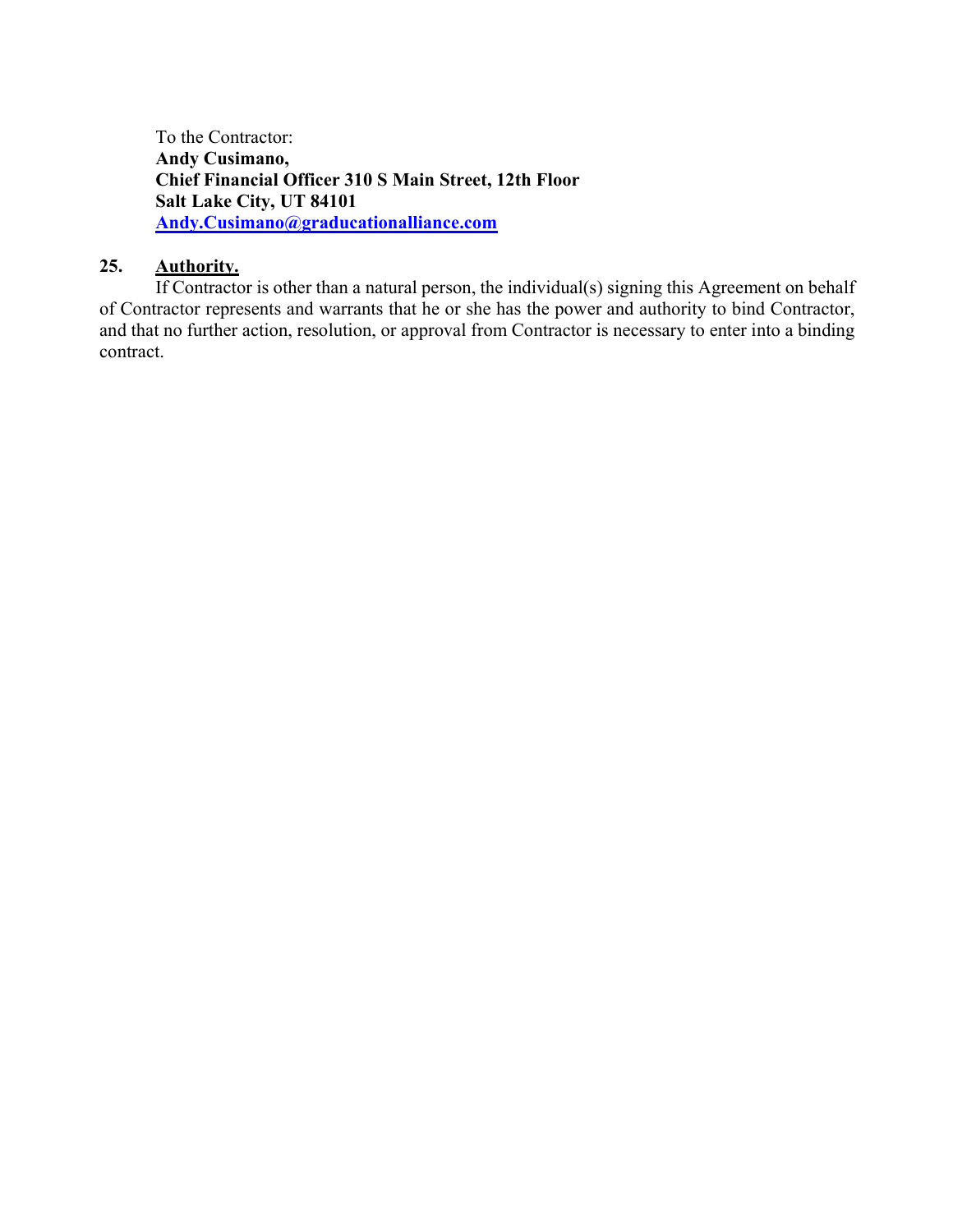IN WITNESS WHEREOF, the parties have executed this Agreement as of the date of signature by the GSD/SPD Contracts Review Bureau below.

|                                                                                             | Date:         |
|---------------------------------------------------------------------------------------------|---------------|
| Kurt A. Steinhaus, Secretary of Education (designate)<br><b>Public Education Department</b> |               |
| Agency's Legal Counsel – Certifying legal sufficiency                                       | Date:         |
| Agency's Chief Financial Officer                                                            | Date:         |
| ontractor                                                                                   | Date: 11-2-21 |

The records of the Taxation and Revenue Department reflect that the Contractor is registered with the Taxation and Revenue Department of the State of New Mexico to pay gross receipts and compensating taxes.

ID Number:\_\_\_\_\_\_\_\_\_\_\_\_\_\_\_\_\_\_\_\_\_\_\_

By: The contract of the contract of the contract of the contract of the contract of  $\Gamma$ 

Taxation and Revenue Department

This Agreement has been approved by the GSD/SPD Contracts Review Bureau:

By: \_\_\_\_\_\_\_\_\_\_\_\_\_\_\_\_\_\_\_\_\_\_\_\_\_\_\_\_\_\_\_\_\_\_\_\_\_\_\_\_\_\_\_\_ Date:\_\_\_\_\_\_\_\_\_\_\_\_\_

GSD/SPD Contracts Review Bureau